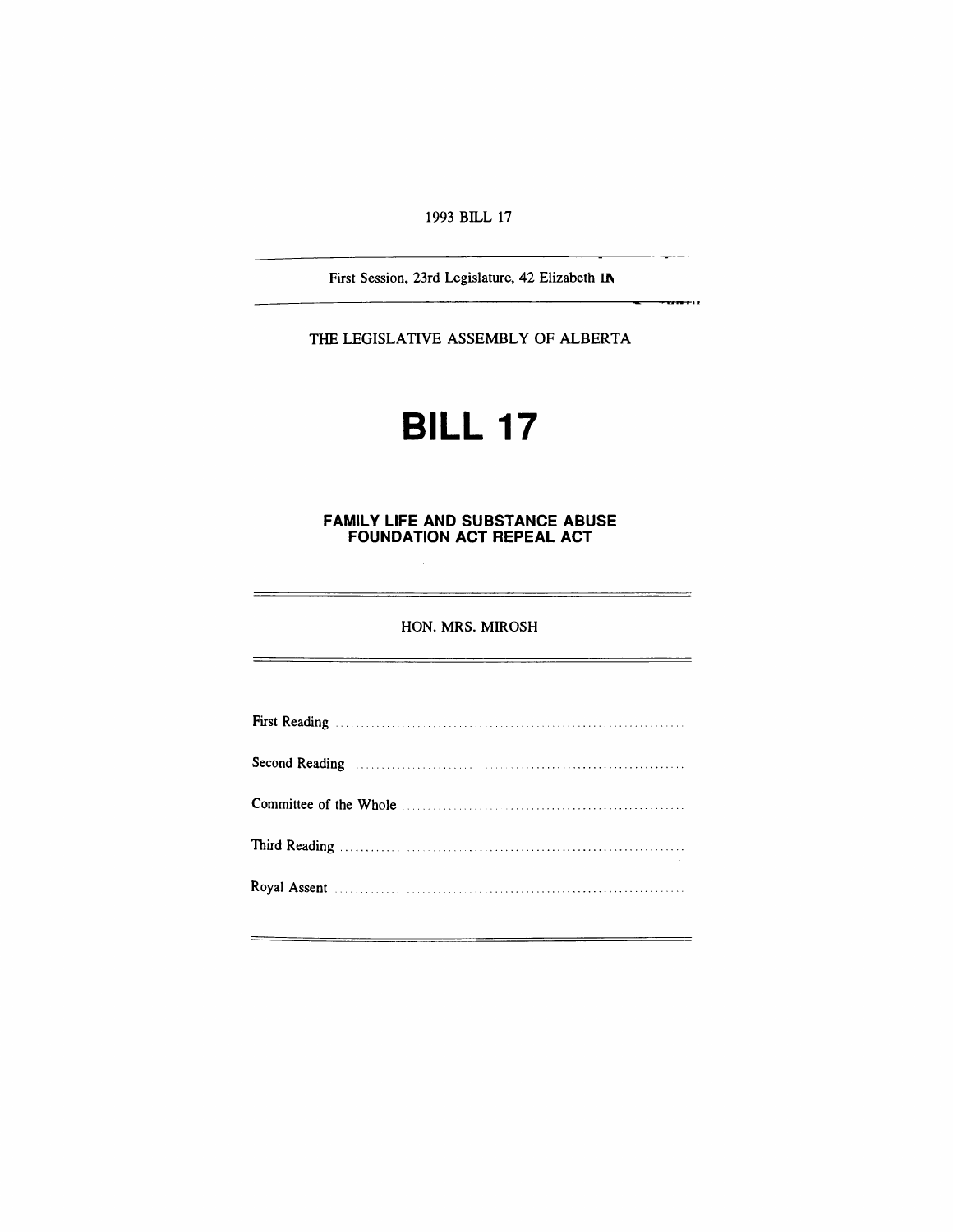Bill 17

## **BILL 17**

## 1993

### **FAMILY LIFE AND SUBSTANCE ABUSE FOUNDATION ACT REPEAL ACT**

*(Assented to* , 1993)

HER MAJESTY, by and with the advice and consent of the Legislative Assembly of Alberta, enacts as follows:

*1 The Family Life and Substance Abuse Foundation Act is amended by this Act.*

*2 Section* 7(1) *to* (5) *are repealed and the following is substituted:*

Trustees

**7(1)** The Foundation consists of one or more persons appointed as trustees by the Lieutenant Governor in Council.

*3 The Family Life and Substance Abuse Foundation Act is repealed on Proclamation.*